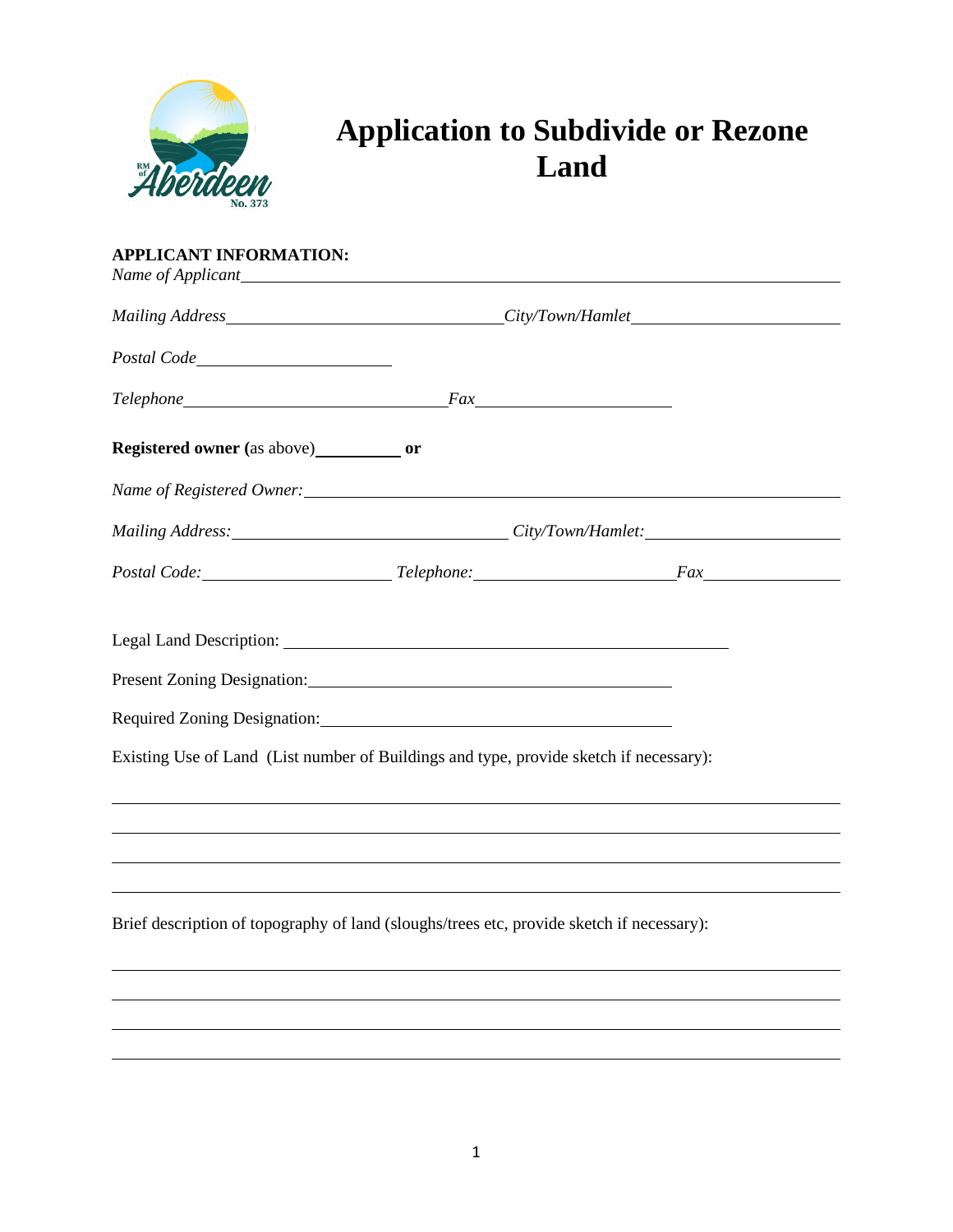## **Existing Land Uses within 2 miles of proposed development**

|                                 |                                                                                                                                                                                                                                                   | Distance                                                                                                             |  |  |
|---------------------------------|---------------------------------------------------------------------------------------------------------------------------------------------------------------------------------------------------------------------------------------------------|----------------------------------------------------------------------------------------------------------------------|--|--|
|                                 | 1. Intensive Livestock Operation                                                                                                                                                                                                                  |                                                                                                                      |  |  |
|                                 | 2. Landfill or Waste Disposal Site                                                                                                                                                                                                                |                                                                                                                      |  |  |
|                                 | 3. Sewage Lagoon                                                                                                                                                                                                                                  |                                                                                                                      |  |  |
|                                 | 4. Stream/Large Body of Water                                                                                                                                                                                                                     | <u> 1989 - Johann Barbara, martin amerikan basar dan basa dan basar dan basar dalam basa dalam basa dan basa dan</u> |  |  |
|                                 | 5. Gravel Pit                                                                                                                                                                                                                                     |                                                                                                                      |  |  |
|                                 | 6. Existing Country Residential Development                                                                                                                                                                                                       |                                                                                                                      |  |  |
|                                 | 7. Existing Industrial or Commercial Development                                                                                                                                                                                                  |                                                                                                                      |  |  |
| 8. Airports                     |                                                                                                                                                                                                                                                   |                                                                                                                      |  |  |
|                                 | Proposed use of land: (check one)                                                                                                                                                                                                                 |                                                                                                                      |  |  |
|                                 | <b>Single Parcel Residential</b>                                                                                                                                                                                                                  |                                                                                                                      |  |  |
| $\Box$                          | CR1 Multi-Parcel Country Residential (4 or less)                                                                                                                                                                                                  |                                                                                                                      |  |  |
|                                 | CR2 Multi-Parcel Country Residential (5 to 23)                                                                                                                                                                                                    |                                                                                                                      |  |  |
|                                 | CR2A Medium Density 2 Country Residential                                                                                                                                                                                                         |                                                                                                                      |  |  |
|                                 | CR3 High Density Integrated Country Residential & Recreational                                                                                                                                                                                    |                                                                                                                      |  |  |
|                                 | C1 Commercial / Industrial: (Supplemental information required)                                                                                                                                                                                   |                                                                                                                      |  |  |
|                                 | Recreational                                                                                                                                                                                                                                      |                                                                                                                      |  |  |
|                                 |                                                                                                                                                                                                                                                   |                                                                                                                      |  |  |
|                                 | Proposed Water Source                                                                                                                                                                                                                             |                                                                                                                      |  |  |
|                                 |                                                                                                                                                                                                                                                   |                                                                                                                      |  |  |
|                                 |                                                                                                                                                                                                                                                   |                                                                                                                      |  |  |
|                                 |                                                                                                                                                                                                                                                   |                                                                                                                      |  |  |
| <b>Declaration by applicant</b> |                                                                                                                                                                                                                                                   |                                                                                                                      |  |  |
|                                 | $I,$ (Name)                                                                                                                                                                                                                                       |                                                                                                                      |  |  |
|                                 | (Municipality)                                                                                                                                                                                                                                    |                                                                                                                      |  |  |
| Herby certify that I            | am the registered owner of the land proposed for rezoning                                                                                                                                                                                         | <b>OR</b>                                                                                                            |  |  |
|                                 | am authorized to act on behalf of the registered owner                                                                                                                                                                                            |                                                                                                                      |  |  |
| Canada Evidence Act.            | and that all statements contained within the application are true, and I make this solemn declaration conscientiously<br>believing it to be true, and knowing that it is of the same force and effect as if made under oath, and by virtue of the |                                                                                                                      |  |  |
| Date:                           | <u> 1980 - Johann Barbara, martin a</u>                                                                                                                                                                                                           |                                                                                                                      |  |  |